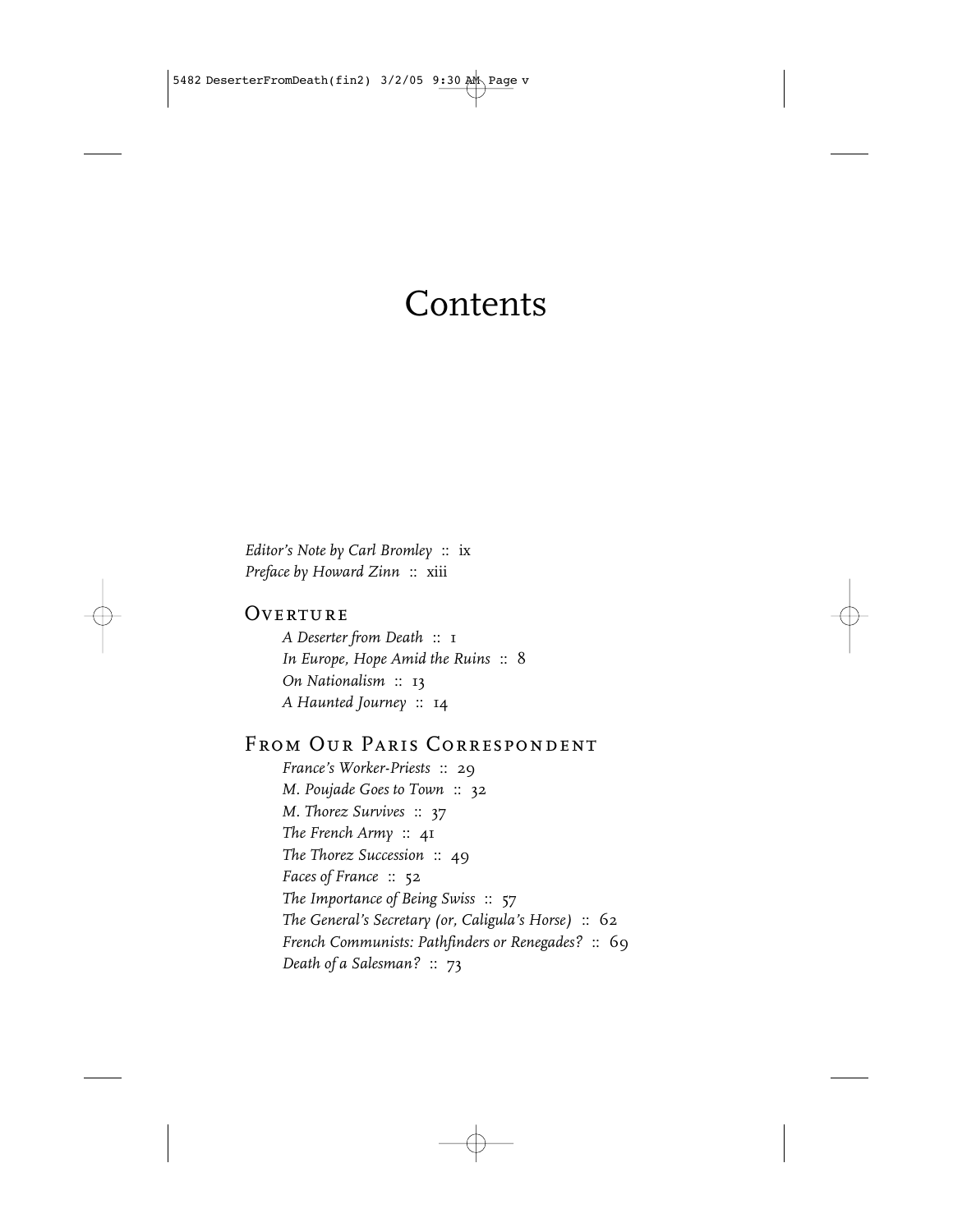5482 DeserterFromDeath(fin2) 3/2/05 9:30 AM Page vi

vi :: Contents

## 1958: The Return of Charles de Gaulle

*France's Misdirected Fury* :: 79 *The Challenge from Algiers* :: 83 *Steps to the Throne* :: 88 *The Army's Choice* :: 94 *Parisian Panorama* :: 99 *Cinderella and the Prince-President* :: 108 *Divided Opposition* :: 111 *Gaullist Landslide* :: 115 *The General's Plan for Algeria* :: 118

### THE BATTLE OVER ALGERIA

*Algeria's Communities* :: 125 *Charles and the Kingmakers* :: 132 *Algerian Leaders* :: 137 *Les Pieds au Grand Soleil* :: 143 *Battle for Peace* :: 148 *Postscript: The Death of a Legendary Hero* :: 151 *Postscript: Algeria Slides into Civil War* :: 157 *Postscript: Battle of Algiers on Paris Métro* :: 165

## Mai 68

*Paris Burns* :: 175 *France's Cultural Revolution* :: 179 *A Revolution Set Alight by Students, Snuffed Out by Communists* :: 183 *The General Charges into Battle* :: 188 *From General Strike to General Elections* :: 193 *End of a Phase* :: 198 *The End of the First Act, Not the Final Curtain* :: 201 *Hope Was Reborn in May* :: 204 *Postscript: The Ghosts of May* :: 211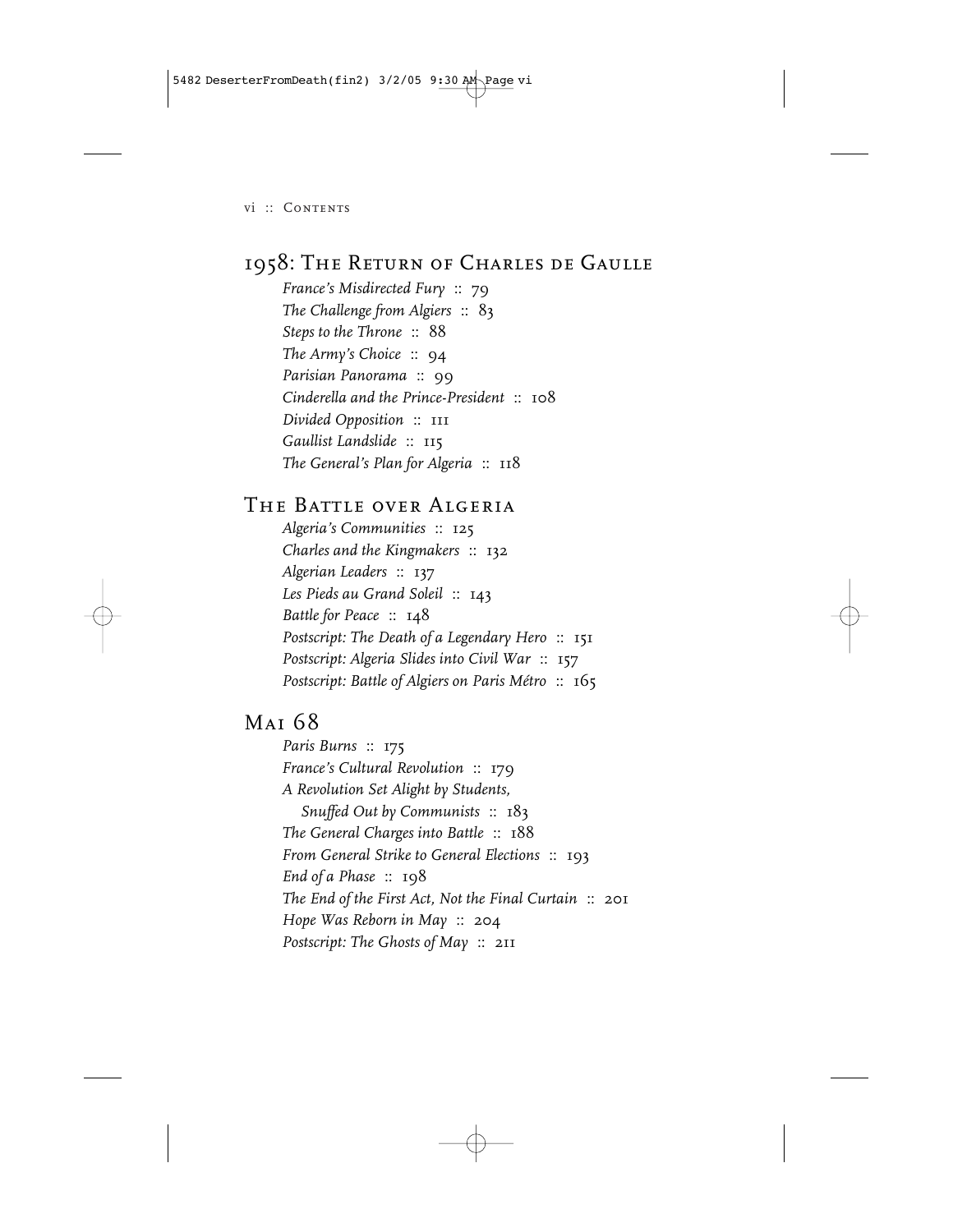5482 DeserterFromDeath(fin2) 3/2/05 9:30 AM Page vii

CONTENTS :: vii

#### ITALIAN INTERLUDES

*A Sad Smile on the Far Left* :: 221 *Italy After the "Miracle"* :: 226 *The Bloody Cul-de-Sac* :: 237 *PCI—What's in a New Name?* :: 241 *Fiddling While Rome Smolders* :: 249 *Forza's Destiny in Italy* :: 259 *The Silvio Show* :: 267 *Italy's Olive Tree* :: 270

#### ON INTELLECTUALS

*Party Line: A Review of Louis Aragon:* Les Communistes :: 275 *Old Men Forget* :: 277 *The Rise of the Nouveaux Liberals* :: 280 *Dancing on the Grave of Revolution* :: 290 *Exploiting a Tragedy, or* Le Rouge en Noir :: 298 *Sartre's Roads to Freedom* :: 306

#### LETTERS FROM EUROPE

*The Politics and the Pity* :: 317 *Imagination Has Not Yet Taken Power* :: 323 *The Resistible Rise of Jean-Marie Le Pen* :: 331 *In the Heart of Le Pen Country* :: 338 *The Ghosts of Nationalism* :: 347 *Hate in a Warm Climate* :: 354 *Death of a Collaborator* :: 363 *The Euroleft, or, Who's Afraid of TINA?* :: 371

## Days of Hope

*Reports from Portugal 1974* :: 383 *Only a Beginning . . . France 1981* :: 392 *City of Fight* :: 395